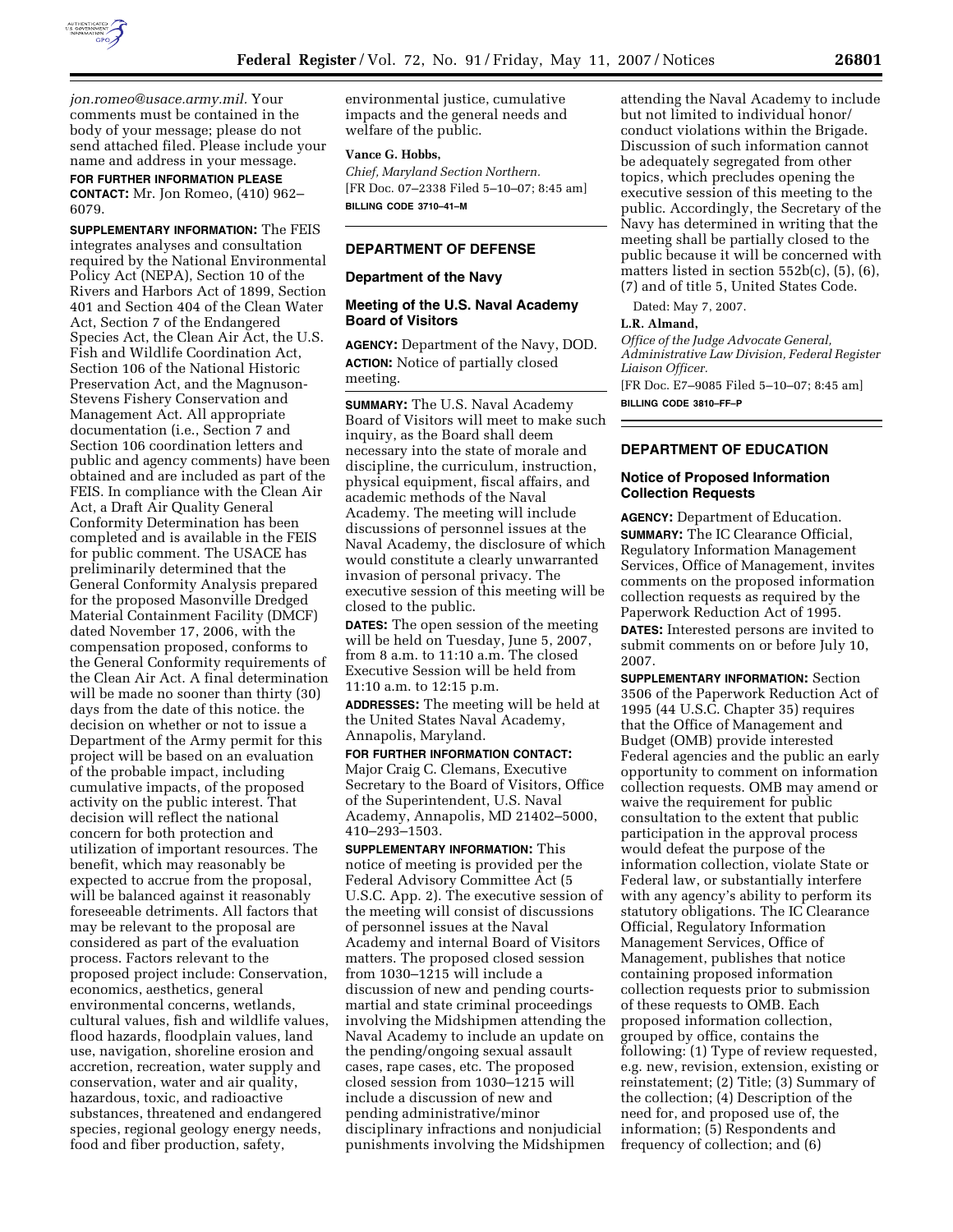Reporting and/or Recordkeeping burden. OMB invites public comment.

The Department of Education is especially interested in public comment addressing the following issues: (1) Is this collection necessary to the proper functions of the Department; (2) will this information be processed and used in a timely manner; (3) is the estimate of burden accurate; (4) how might the Department enhance the quality, utility, and clarity of the information to be collected; and (5) how might the Department minimize the burden of this collection on the respondents, including through the use of information technology.

Dated: May 8, 2007.

#### **Angela C. Arrington,**

*IC Clearance Official, Regulatory Information Management Services, Office of Management.* 

# **Office of Planning, Evaluation, and Policy Development**

*Type of Review:* Revision.

*Title:* Annual Mandatory Collection of Elementary and Secondary Education Data for ED*Facts.* 

*Frequency:* Annually.

*Affected Public:* State, Local, or Tribal Gov't, SEAs or LEAs.

*Reporting and Recordkeeping Hour Burden:* 

*Responses:* 59.

*Burden Hours:* 105,754. *Abstract:* ED*Facts* is in the implementation phase of a multiple year effort to consolidate the collection of education information about States, Districts, and Schools in a way that improves data quality and reduces paperwork burden for all of the national education partners. To minimize the burden on the data providers, EDEN seeks the transfer of the proposed data as soon as it has been processed for State, District, and School use. These data will then be stored in ED*Facts* and accessed by federal education program managers and analysts as needed to make program management decisions. This process will eliminate redundant data collections while providing for the timeliness of data submission and use.

*Additional Information:* The Department of Education (ED) is specifically requesting the data providers in each the State Education Agency (SEA) to review the proposed data elements to determine which of these data can be provided for the upcoming school year and which data would be available in later years and which data, if any, is never expected to be available from the SEA. If information for a data group is not available, please provide information beyond the fact that it is not available.

Are there specific impediments to providing this data that you can describe? Is the definition for the data group unclear or ambiguous? Do the requested permitted values align with the way your state collects the data? This is very important information because ED intends to make the collection of these data mandatory. ED also seeks to know if the SEA data definitions are consistent and compatible with the EDEN definitions and accurately reflect the way data is stored and used for education by the States, Districts, and Schools. The answers to these questions by the data providers will influence the timing and content of the final EDEN proposal for the collection of this elementary and secondary data.

*Additional Information for State Data Providers:* In addition to overall public comments, ED would also like state education data providers to respond to a number of specific questions that were developed during the recent data definition cycle.

(1) Data Groups—An underlying purpose of the ED*Facts* Data Set is to inventory the data collected by ED. That inventory is organized into data groups and categories. In general, each table data group is its own file. Three data groups (Title I SWP/TAS Participation Tables ID 548, N or D Academic Outcomes Table (LEAs) ID 629, and N or D Academic Outcomes Table (State agencies) ID 628) were split so that the data groups would meet the definition of ''a specific aggregation (i.e. group) of related data that is stored in ED*Facts* to satisfy the specific information need of one or more ED program office.'' Are there any other data groups that should be split? Are there any data groups that should be combined?

(2) Categories—Data on students is collected by categories (characterizations used to aggregate data e.g. race/ethnicity, sex, grade level). In some cases, the data by these characterizations isn't required on all students. For example, data on the results of NCLB assessments is required to be aggregated by students with a disability status (IDEA) and by students who have been assessed as limited English proficient. Data is not required by statute to be aggregated by either students without a disability status (IDEA) or students who have not been assessed as limited English proficient. However, that data is useful to the Department for both data quality and analysis. There are times when data is required to be aggregated for all students. For example, data on the provision of educational services during expulsion is required by statute to be

aggregated for both students with a disability status (IDEA) and without a disability status (IDEA). What is the burden for the SEA when aggregating data for only those students with the characteristics in comparison to aggregating for both students with the characteristic and without it for the following characteristics: Disability status (IDEA), assessed for limited English proficiency, homeless status, homeless served under McKinney-Vento status, economically disadvantaged status, and migrant status?

(3) Status Files—The status files contain the non-table data groups. The non-table data groups included in the NCLB Start of School Year File (N/X101) are:

- District Totals, ID # 460
- Improvement Status—LEA, ID #662
- Improvement Status—School, ID #34

• Integrated Technology Status, ID #524

• Persistently Dangerous Status, ID #36

- School Poverty Percentage, ID #31
- School Totals, ID #454
- Shared Time Status, ID #573
- Title I School Status, ID #22
- Magnet Status, ID #665
- Classroom Teachers (FTE), ID #644 The non-table data groups included in

the NCLB End of School Year File

(N/X102) are:

- Economically Disadvantaged Students, ID #56
- Combined MEP Funds Status Table, ID #514
	- GFSA Reporting Status, ID #603
- REAP Alternative Funding

Indicator, ID #614

- Average Daily Attendance, ID #595
- Supplemental Services—Applied to Receive Services, ID #575
- Supplemental Services—Eligible to Receive Services, ID #578
- Supplemental Services—Received Services, ID #546
- Supplemental Services—Funds Spent, ID #651

• School Choice—Funds Spent, ID #652

• Truants, ID #664

• MEP Students Eligible Regular School Year, ID #110

Are these status files properly organized to ensure the timely submission of data and reduce burden? If not, how should the non-table data groups be organized?

(4) Migrant Education Program—The ED*Facts* data set did not completely align with the collection of data for the Migrant Education Program (MEP), Title I, Part C through the Consolidated State Performance Report (CSPR) and Migrant Child Count Form. The data groups